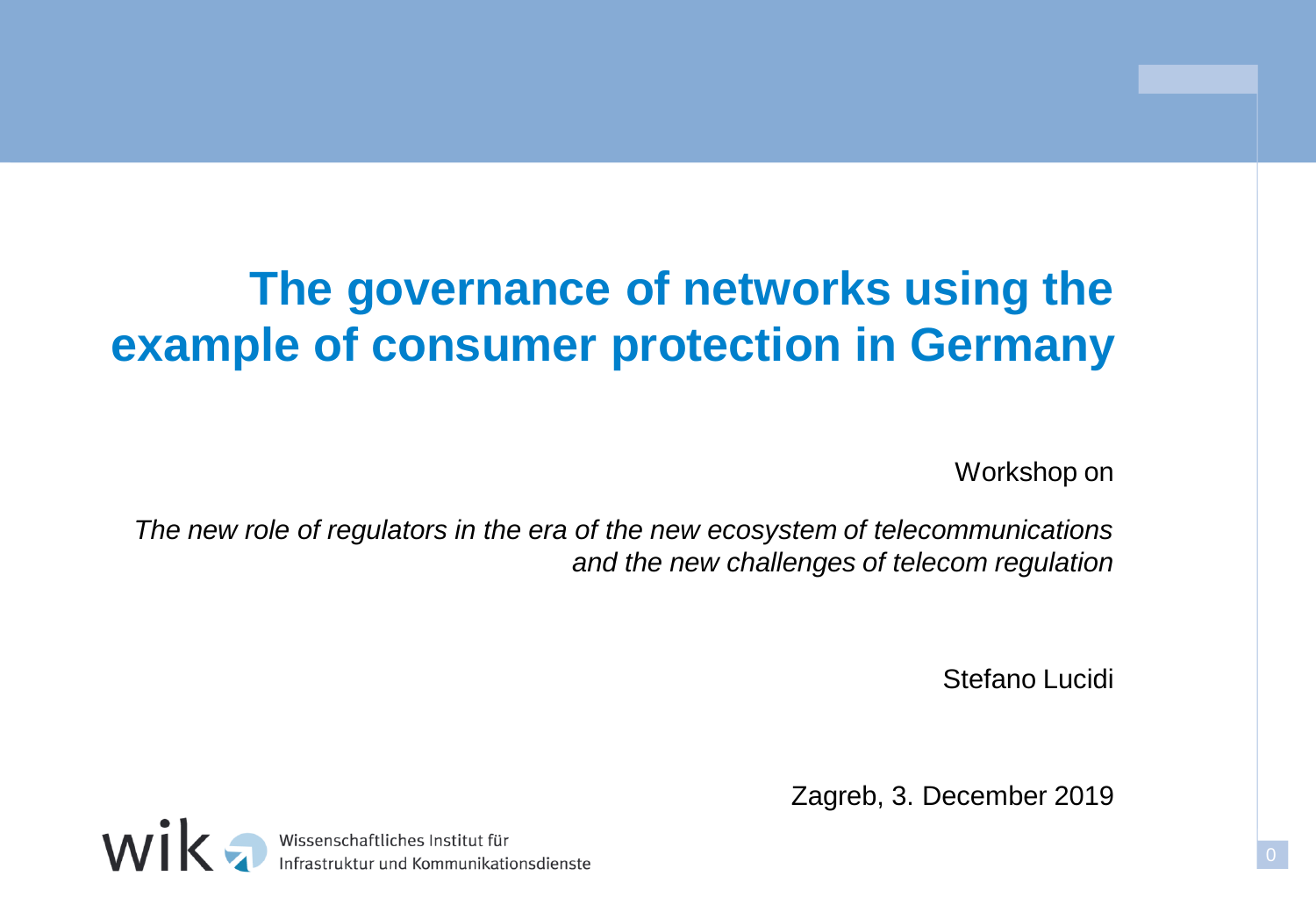# **EU consumers' protection to be reinforced**

- Nov. 2019: The European Council adopted a directive that modernizes EU law on consumer protection and facilitates the enforcement of consumers' rights
- *"Consumer protection is an essential part of the internal market. The Directive guarantees higher standards of protection for EU consumers when they buy products or services online. It also provides for more robust measures against unfair or misleading trade practices across the EU."*



Transparency

clarification noun Something the pherment, exp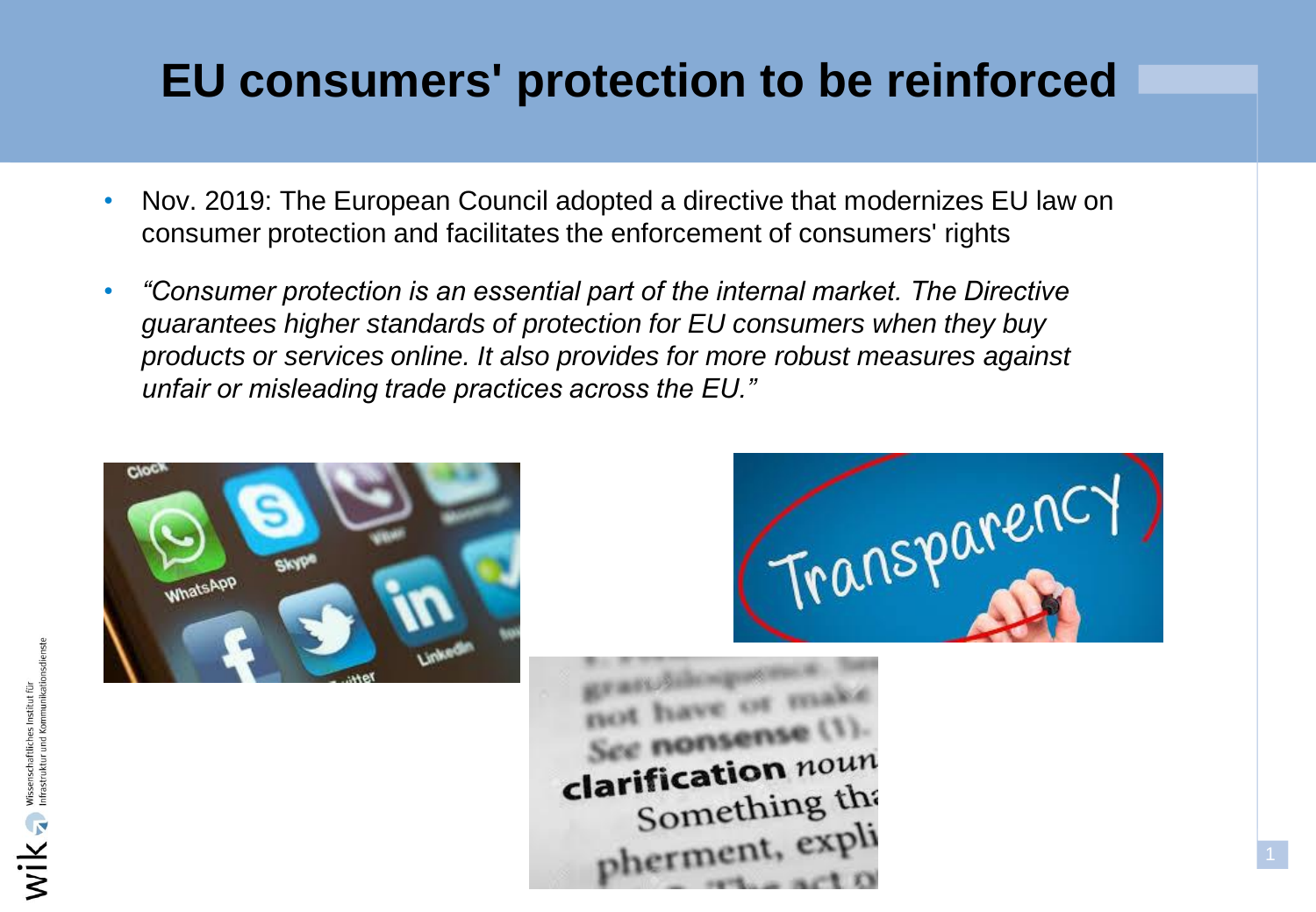### **Questions of the study**

- Specific questions
	- Who are the players in sector-specific consumer protection?  $\Box$
	- How do the players work together?  $\Box$
	- How do the legal standards work?  $\Box$
	- How meaningful are empirical facts (e.g. about consumer complaints)?  $\Box$
	- How can consumer protection be improved without further legal  $\Box$ requirements?
	- How can stakeholders address the "rational disinterest" of consumers?  $\Box$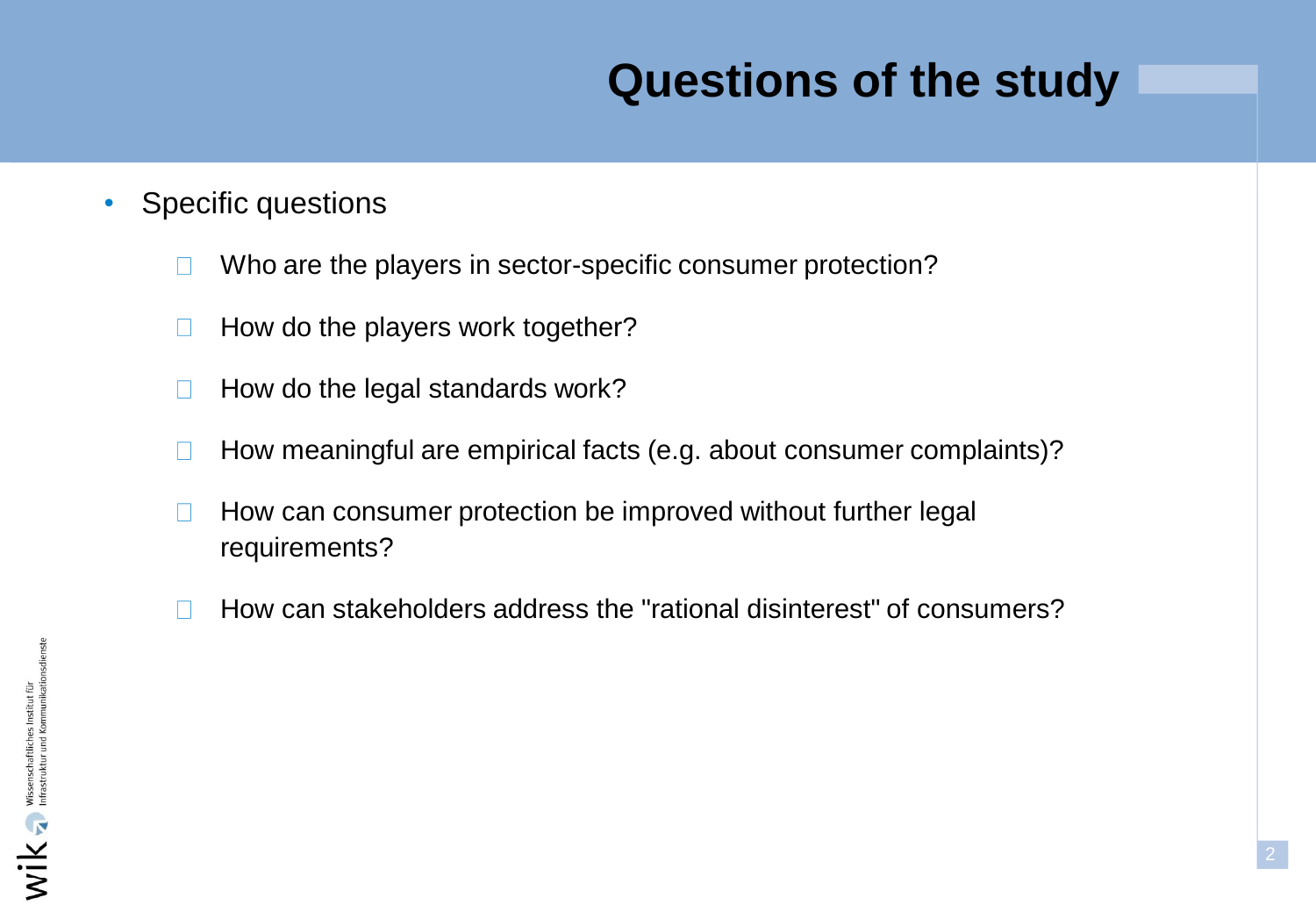### **Economic aspects of consumer protection**

- Theorem of consumer sovereignty -> State intervention is justified only if market errors exist.
- Theory of asymmetric information
- Options that can compensate for the market imbalance between producers and consumers:
	- 1. Information to improve transparency
	- 2. Specification of standards or standardisation systems to improve transparency
	- 3. Enforcement powers to stop abusive conduct



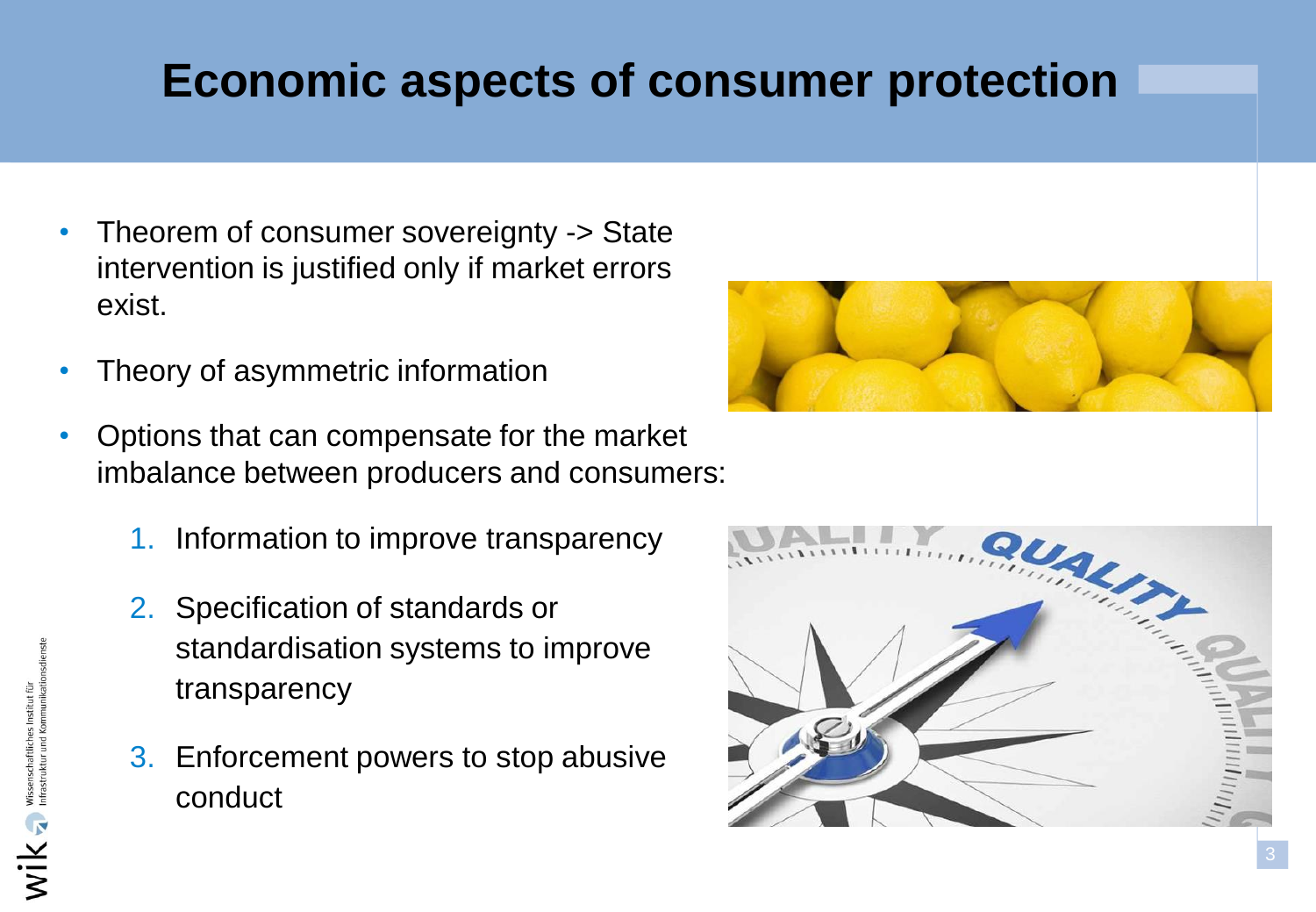# **Information and transparency requirements (option 1)**

#### • **Starting point:**

A sovereign decision of the end customer presupposes that the characteristics or features of products are sufficiently transparent.

• **Basic idea:** 

- If the consumer has more knowledge, then he will also select the best products for him.
- External effects: Purchase decisions could reflect the experiences of other consumers.

• **Effect:** 

Information and transparency obligations strengthen the demand side and are to be regarded as consumer-protecting regulations. • Legal requirements for the provision of information on product characteristics

#### Telekom Deutschland GmbH roduktinformationsblatt gem. \$1 TK-Transparenzverordnung MagentaMobil M Happy (Mobilfunk)  $\nabla$  Telefonia □™ Vermarktung seit 01.03.2016

dukt MagentaMobil M Happy beinhaltet einen Mobilfunk-Anschluss für Telefonie. SMS sowie Zugang zu Internet ensten. Einzelheiten zum Produkt und zu buchbaren Leistungen ergeben sich aus der Leistungsbeschreibung. Preisliste und

| Datenübertragungsraten*                 | im Download | im Upload |  |
|-----------------------------------------|-------------|-----------|--|
| Geschätzter Maximalwert                 | 300 Mbit/s  | 50 Mbit/s |  |
| Ab Verbrauch von 3 GB<br>reduziert auf: | 64 kbit/s   | 16 kbit/s |  |
| * im inländischen Datenverkehr          |             |           |  |

|                                          | - 24 Monate                                                                                                                     |
|------------------------------------------|---------------------------------------------------------------------------------------------------------------------------------|
| Vertragslaufzeiten                       | - Verlängerung um jeweils 12 Monate, wenn nicht mit einer Frist von<br>drei Monaten zum jeweiligen Laufzeitende gekündigt wird. |
| Entgelt für das Komplettprodukt          | mit Top-Handy,                                                                                                                  |
| (Listenpreis) zzgl. Einmalpreis Hardware | alle 12 Monate neues Top-Handy bei Vertragsverlängerung                                                                         |
| pro Monat:                               | 69.95 EUR                                                                                                                       |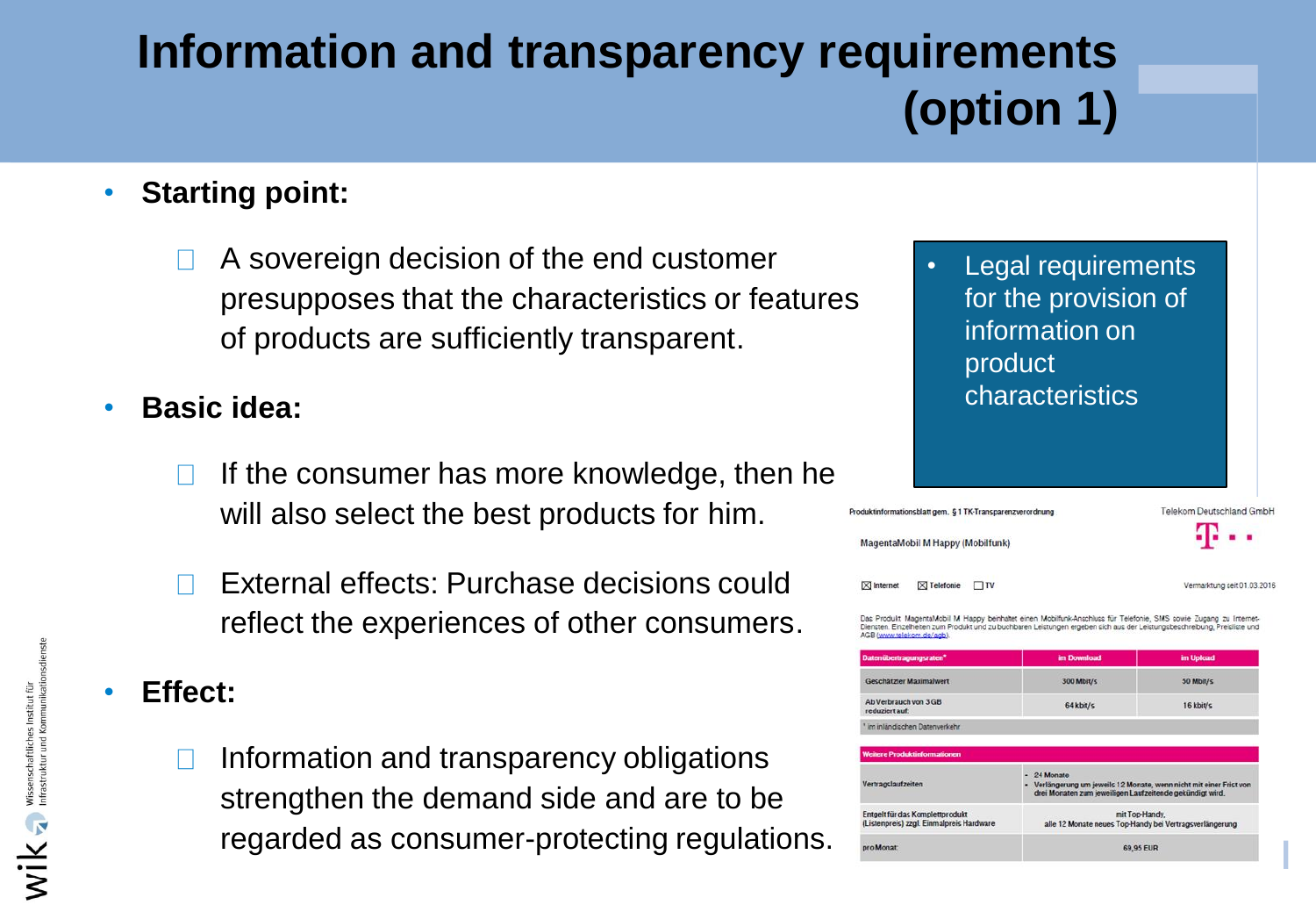# **Specifications of standards and norms (option 2)**

#### • **Starting point:**

- The "information model" reaches its limits when consumers receive false or incomplete information about the characteristics of products.
- **Basic idea:** 
	- Development of standardization systems and standards (processes) can close gaps.

#### • **Effect:**

- Consumers can (ex-post) objectively check the quality of products better.
- Market processes can be structured on the basis of specifications so that transaction costs on the part of suppliers and consumers can be reduced.
- Quality studies on broadband access
- Development of measurement software
- Structuring of the process for the change of supplier
- **Technical** specifications

5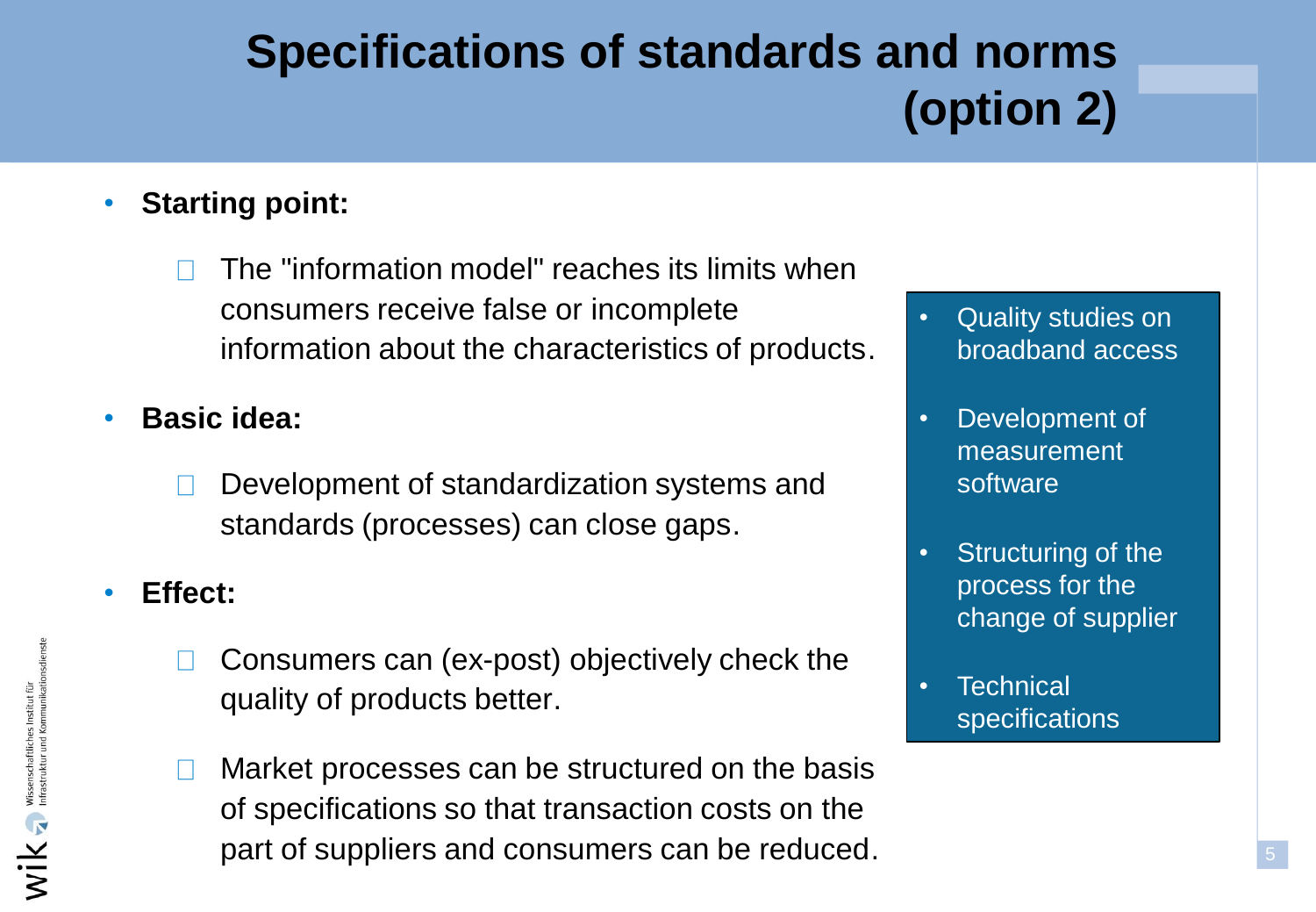### **Market interventions to stop abusive behaviour (option 3)**

#### • **Starting point:**

- Suppliers deliberately or unconsciously violate  $\Box$ legal requirements with their actions or products.
- **Basic idea:** 
	- Direct intervention in market processes to  $\Box$ eliminate market errors/abuses.
	- Prerequisite: Consumer protection player gains  $\mathbb{R}^n$ knowledge of abusive market conditions.

#### • **Effect:**

Option with reactive character. Termination of the abusive conduct, if corresponding legal authorization bases/legal action powers exist.

- Interventions in case of number abuse
- Interventions with SPAM
- Subscription traps for WAP billing
- **Unauthorized** telephone advertising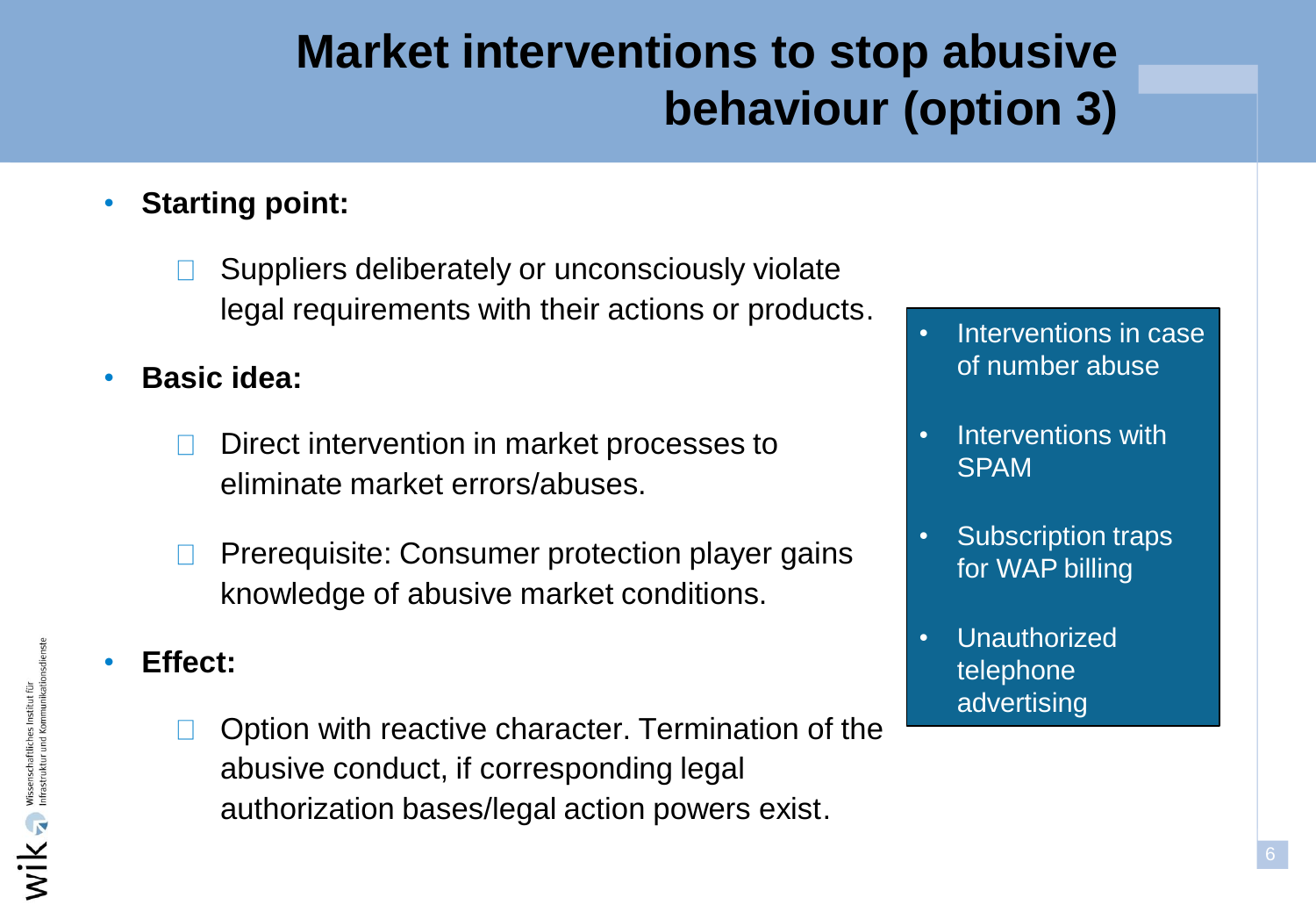### **Network governance - Consumer protection players in Germany**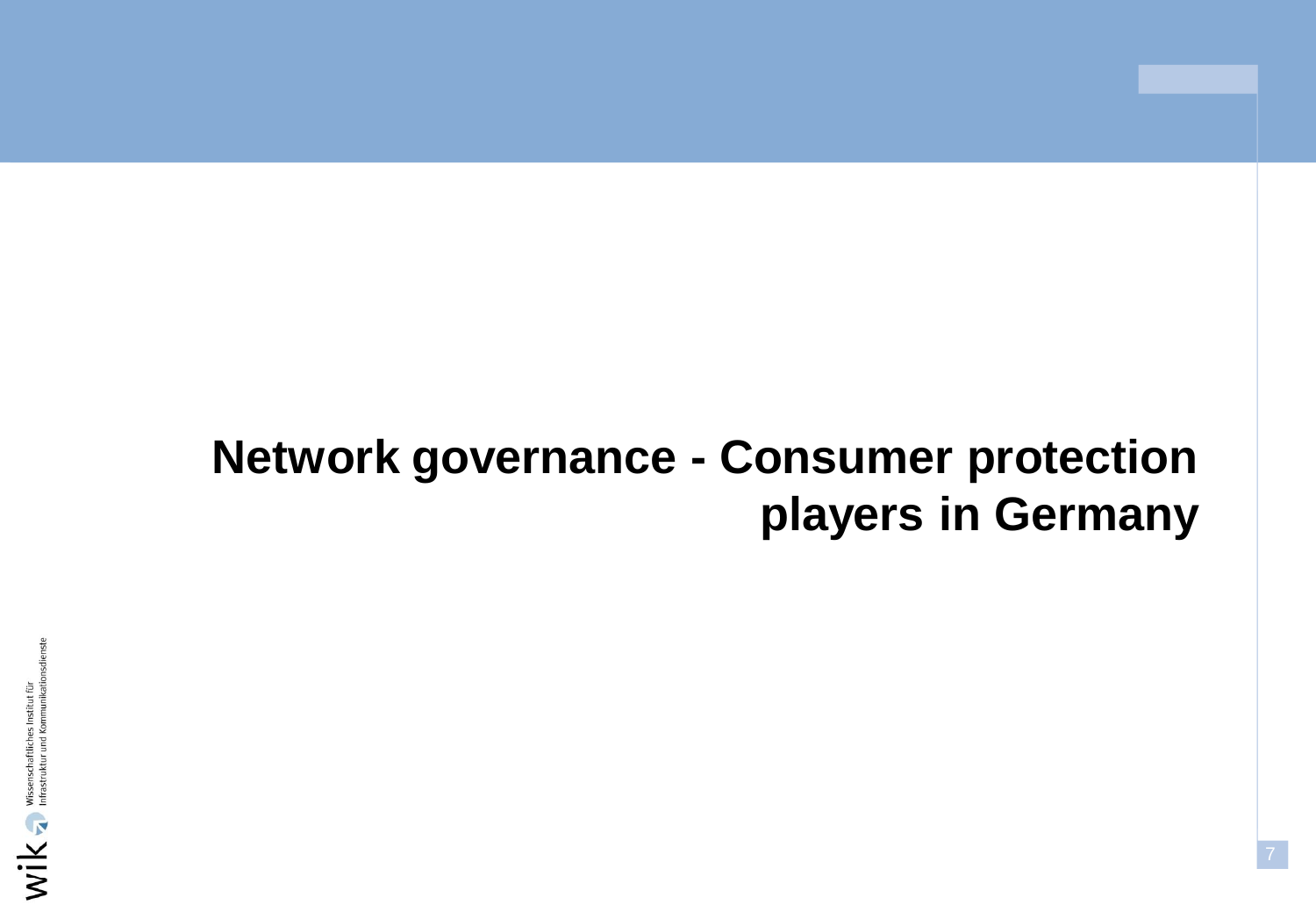#### **Consumer protection in a network**

#### **Advantages and disadvantages**

| <b>Advantages</b>                                                                                                | <b>Description</b>                                                                                                         | <b>Challenges</b>                                                       | <b>Description</b>                                                                                                           |
|------------------------------------------------------------------------------------------------------------------|----------------------------------------------------------------------------------------------------------------------------|-------------------------------------------------------------------------|------------------------------------------------------------------------------------------------------------------------------|
| to<br><b>Access</b><br><b>resources</b>                                                                          | Possible to access resources that are<br>directly<br>available<br>the<br>not<br>to<br>organization.                        | <b>Consensus and</b><br>support for the<br>objectives of<br>the network | Player-centred perspectives can lead<br>to a situation in which common<br>objectives are no longer pursued.                  |
| <b>Efficiency</b>                                                                                                | Existing resources can be better used<br>(especially when tasks are shared).                                               | <b>Different</b><br>"cultures"                                          | Different organizational cultures can<br>stand in the way of the development of<br>common structures or procedures.          |
| <b>Learn effects</b>                                                                                             | information<br>Exchange<br>(capacity)<br><b>of</b><br>building)                                                            |                                                                         | A centralization of responsibilities can<br>jeopardize the sustainability of<br>cooperation through organizational           |
| Lobbying                                                                                                         | Provided that the players agree on a<br>target in policy formulation                                                       | <b>Loss of</b><br>autonomy                                              | egoisms.                                                                                                                     |
| <b>Flexibility</b>                                                                                               | able<br>The<br>players<br>are<br>to<br>react<br>independently and flexibly to situations<br>by means of a "loose coupling" | <b>Membership in</b><br>different<br><b>networks</b>                    | If players are members of other<br>networks or have conflicting priorities,<br>this has a negative impact on<br>cooperation. |
| <b>Service quality</b>                                                                                           | Cooperation<br>provide<br>better<br>can<br>information to consumers.                                                       | <b>Trust</b>                                                            | Inter-organizational cooperation is<br>based on a trusting exchange of<br>information.                                       |
| Quelle: Popp et al. (2014), Inter-organizational networks: A review of the literature to<br>≳<br>inform practice |                                                                                                                            | <b>Missing</b><br><b>resources</b>                                      | Lack of experience in collaborative<br>work.                                                                                 |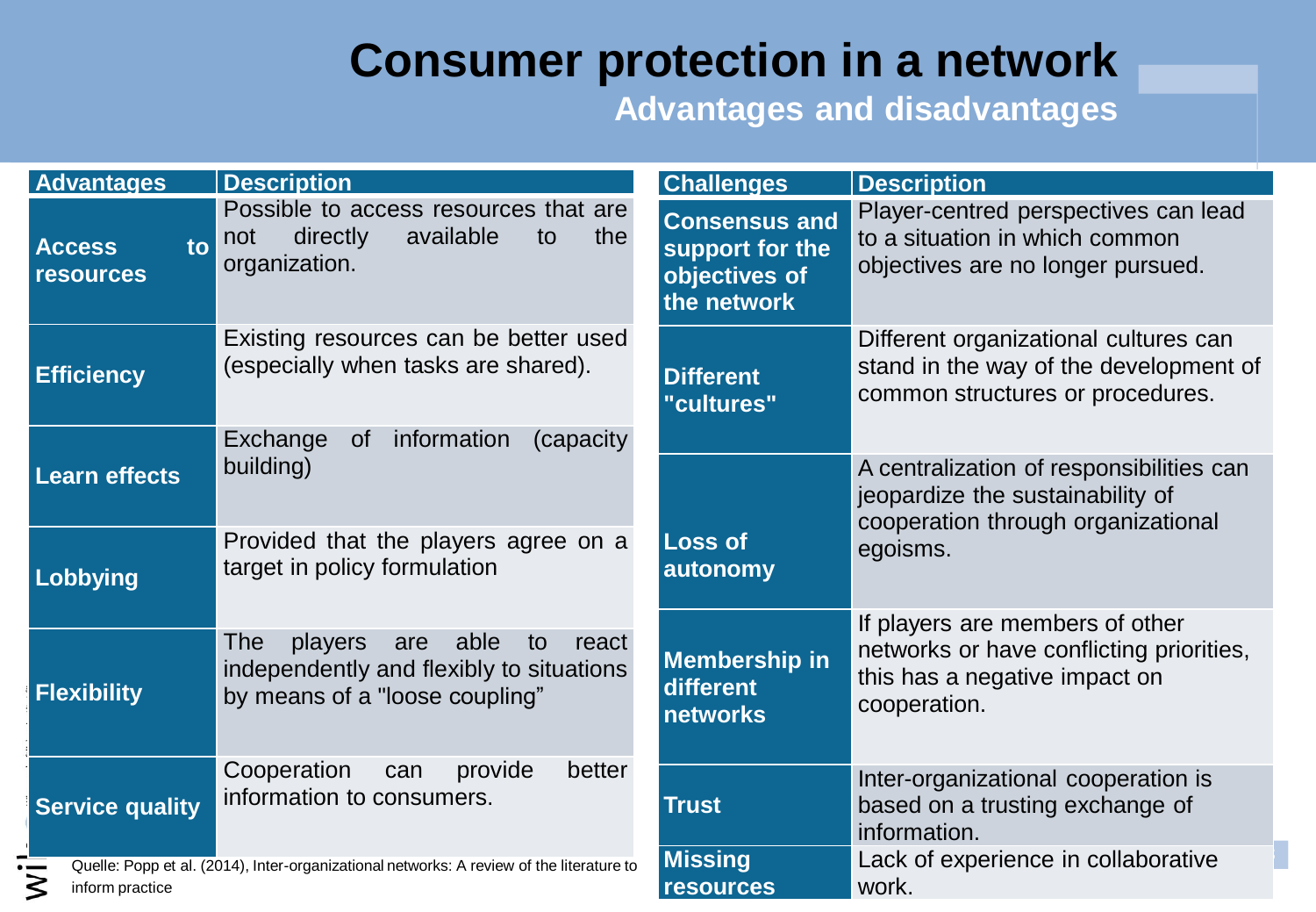#### **Consumer protection players**

**Institutional setup**



 $\mathbf{W}$   $\mathbf{K}$  Missenschaftliches Institut für Applieratie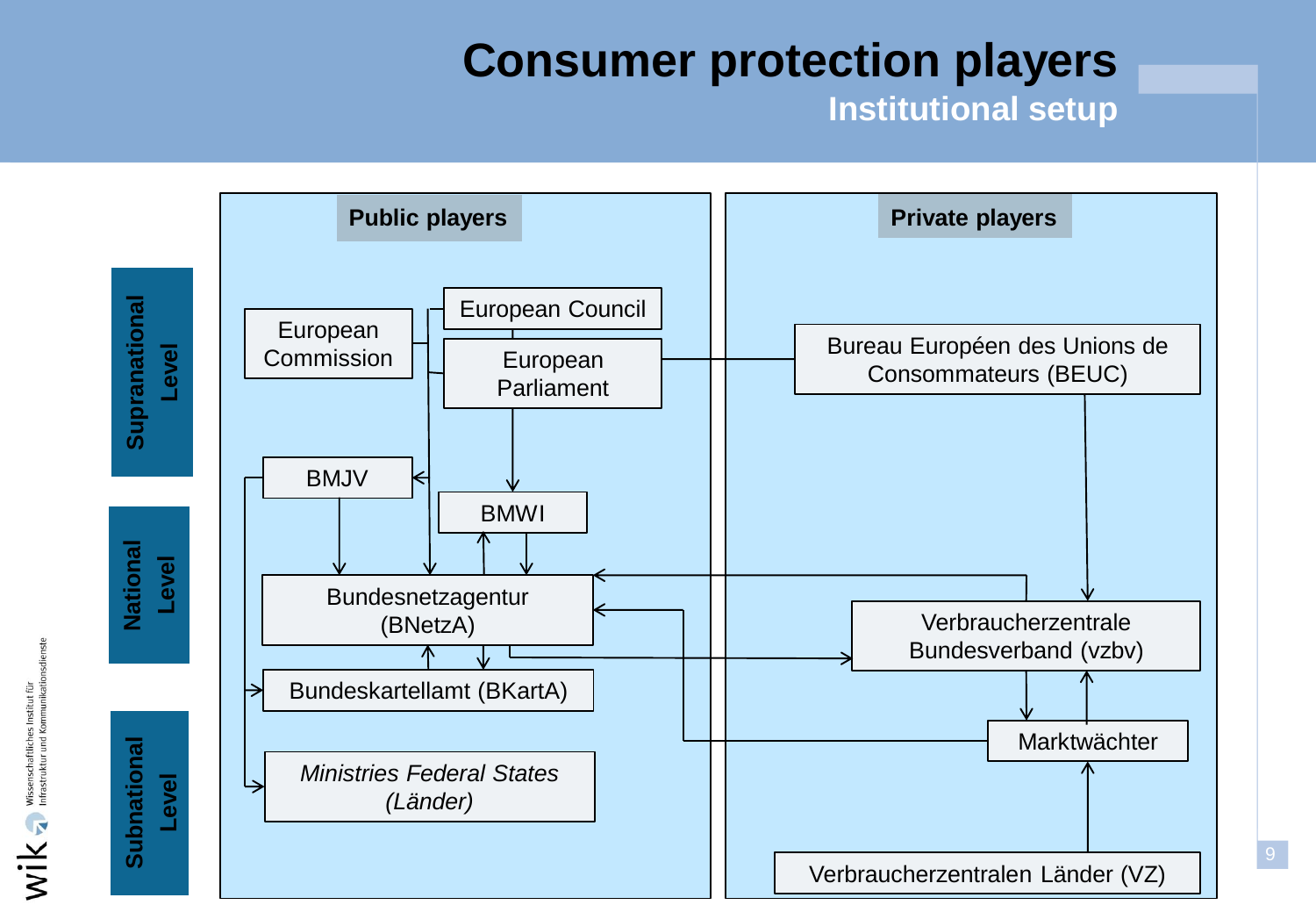# **Self-governed network**

Figure 1: Modes of network governance

- Main aim of the network is to exchange information on consumer related issues
	- 1. Players work together in a network, but there is no "lead organization"
	- 2. No unified consideration of consumer protection issues different players with different "instruments" pursue the same objectives (BNetzA has the necessary tools, private consumer protection autorities are closer to the customer)
	- 3. Interactions are not systematized, but are based on personal contacts/trust
	- 4. No targeted activities to counter the "rational disinterest" of consumers
		- Players do not want to get in each other's way
		- No comprehensive process flow available (complaint management)
		- Pro-active consumer protection is not a priority (e.g. it takes a very long time for measures in the area of standards/processes to be in place).

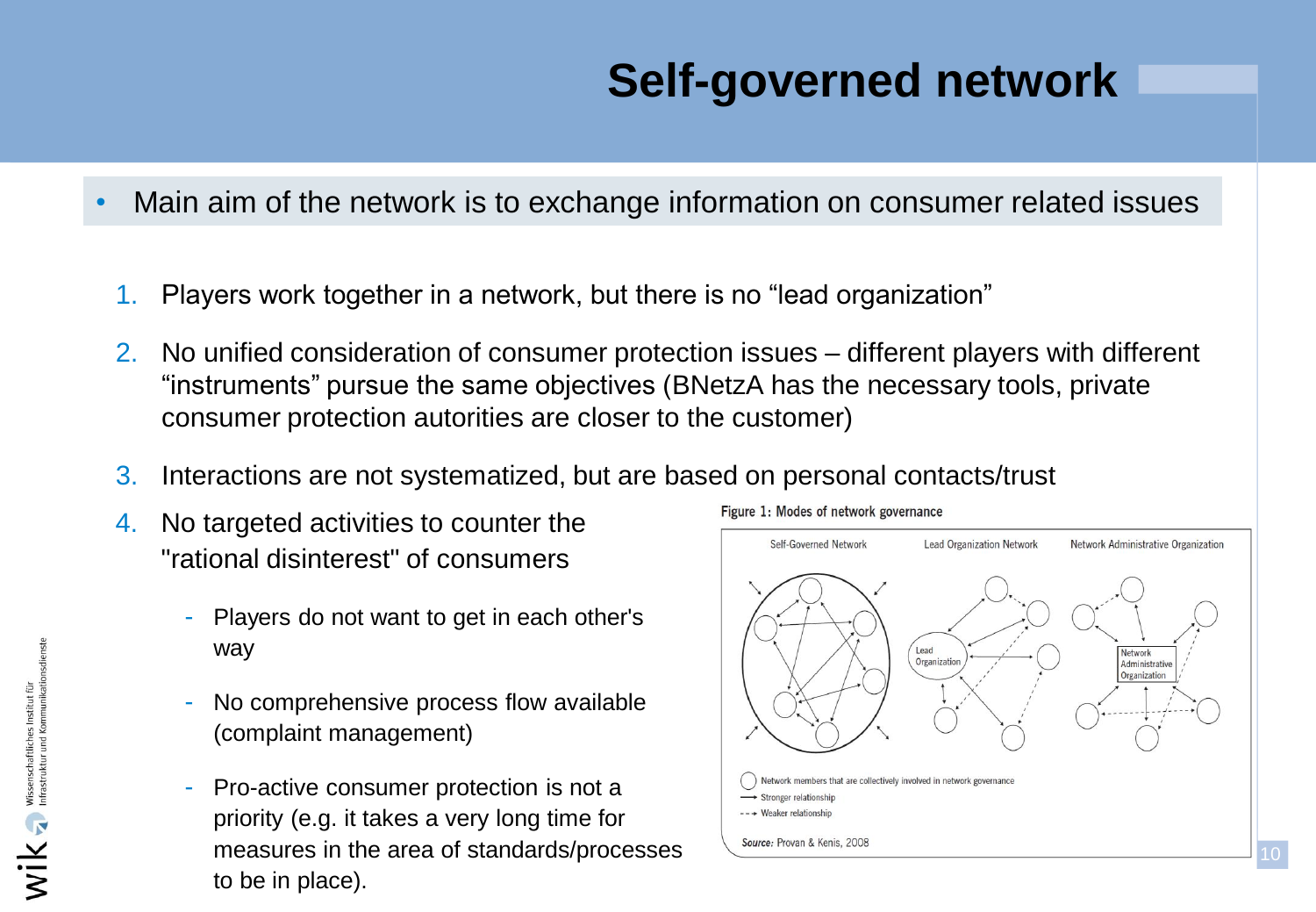#### **Recommendations**

- There is a constant need for adaptation in the area of sector-specific consumer protection (e.g. developments in legal standards).
- New responsibilities of public players would lead to further fragmentation of consumer protection
- **Network improvement** 
	- Players are linked together in a "loose" network. Strengthening the  $\Box$ network through a **stronger hierarchy** with a leading function by the BNetzA can increase effectiveness. The aim should be less cooperation through personal contacts, more formal cooperation between the players.
	- Introduction of **standardized processes** in the area of complaint  $\Box$ management among the individual actors and improvement of the visibility of results.
	- Introduction of **cross-institutional complaint management** processes  $\Box$ between players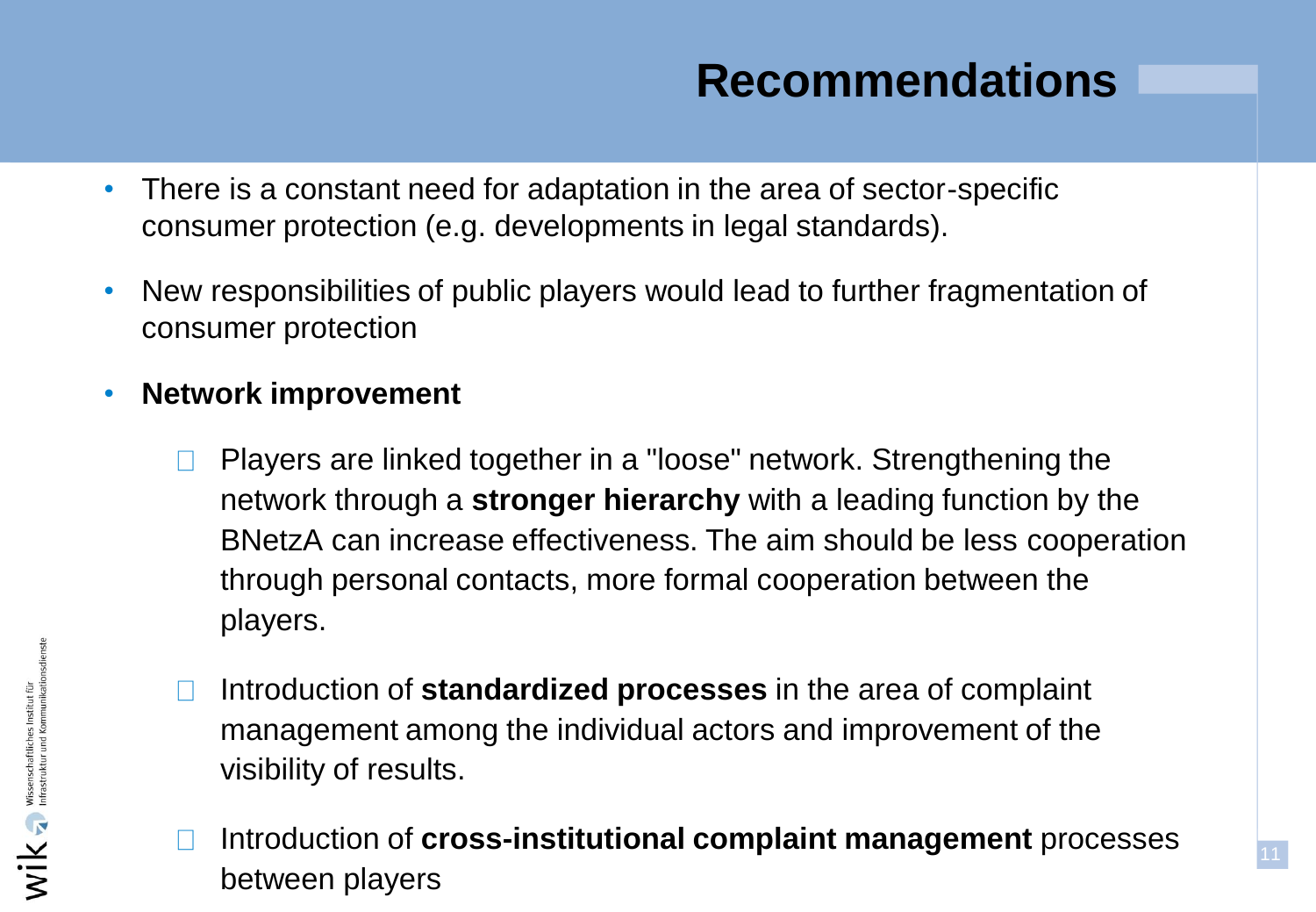#### **Conclusions**

- Consumer protection issues will become an area of increasing importance to regulators.
- In a globally connected world the cooperation between regulators will also become more important. (common practices)

Provan and Kenis (2008) argue that:

as trust becomes less densely distributed throughout the network, as the number of participants gets larger, as network goal consensus declines, and as the need for network-level competencies increases, brokered forms of network governance, like lead organization and network administrative organization, are likely to become more effective than shared-governance networks. (p. 237)

| Governance structure                             | <b>Distribution of trust</b>                                                               | Number of<br>participants | Goal<br>consensus  | Need for<br>network level<br>$competencies*$ | <b>Decision</b><br>making |
|--------------------------------------------------|--------------------------------------------------------------------------------------------|---------------------------|--------------------|----------------------------------------------|---------------------------|
| <b>Shared governance</b>                         | Widely distributed                                                                         | Few<br>$(i.e., < 6-8)$    | <b>High</b>        | Low                                          | Decentralized             |
| Lead organization                                | Narrowly distributed.<br>occurring differentially<br>within individual<br>dyads or cliques | Moderate<br>Number        | Moderately<br>low  | Moderate                                     | Centralized               |
| <b>Network</b><br>administrative<br>organization | Moderately<br>distributed, NAO<br>monitored by<br>members                                  | Moderate to<br>many       | Moderately<br>high | <b>High</b>                                  | Mixed                     |

Table 5: Key predictors of a good fit between a network and a governance structure

Adapted from: Milward & Provan, 2006; Provan & Kenis, 2008

\* Examples of network level competencies could include: quality monitoring; building legitimacy; bridging; negotiation; advocating